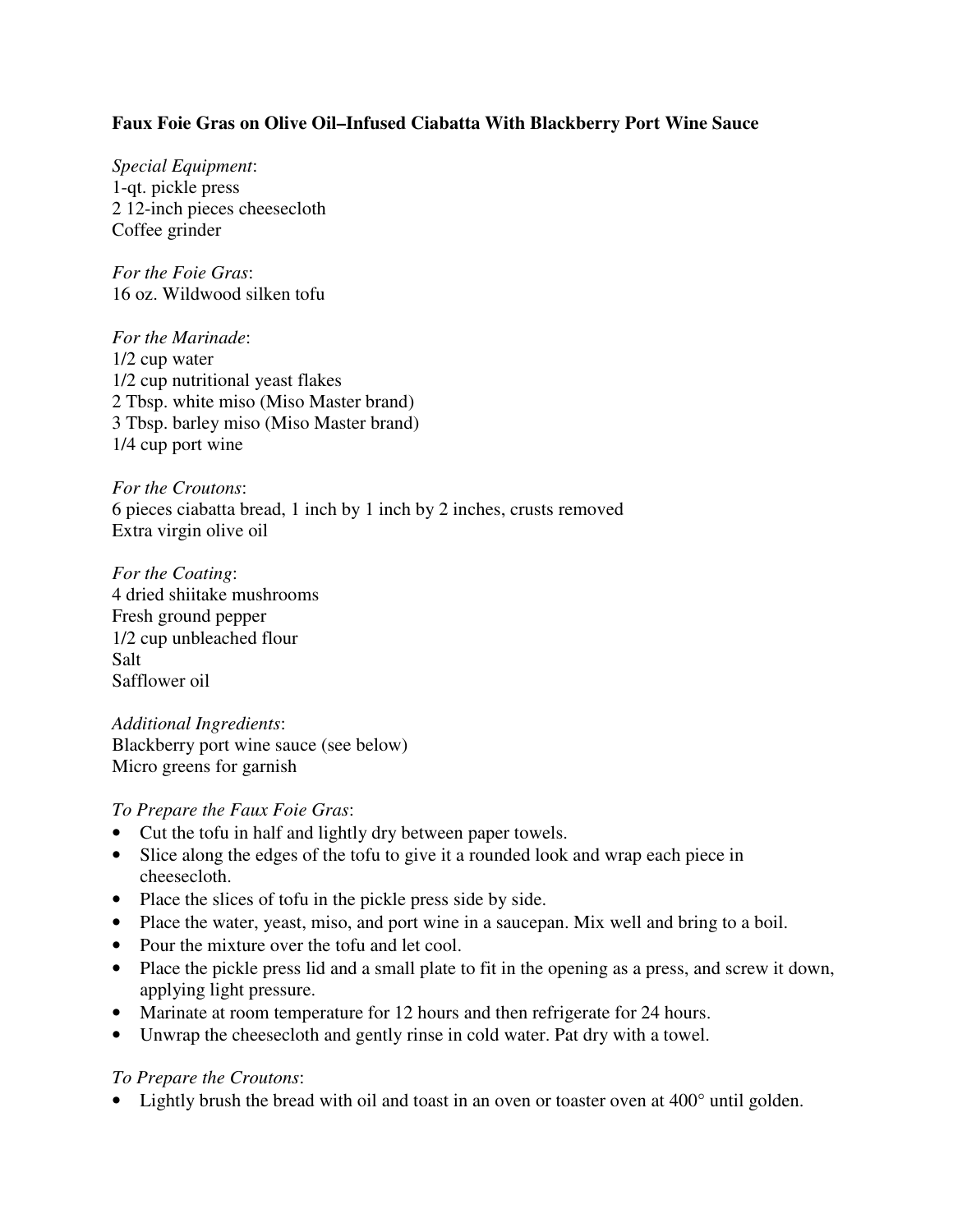- Soak in olive oil for 30 seconds.
- Set aside.

### *To Coat, Fry, and Serve*:

- Break the dry shiitake mushrooms into pieces and grind into a powder in an electric coffee grinder.
- Slice the faux foie gras into 1/2-inch slices on a slight diagonal. Sprinkle with black pepper and salt and coat lightly first in shiitake powder and then in flour.
- Pan-fry the coated tofu in a cast-iron or steel pan lightly coated with safflower oil. Fry each side until golden brown.
- Serve 2 pieces of faux foie gras over 1 crouton. Drizzle 2 ounces of blackberry port wine sauce over the faux foie gras and the plate.
- Garnish with micro greens.

### *Makes 6 servings*

### **Blackberry Port Wine Sauce**

8 oz. port wine 1/2 pint fresh blackberries 4 oz. vegan demi-glace (see below) Salt and pepper

- In a sauté pan, reduce the port wine to 2/3.
- Cut the blackberries in half and add to the reduction.
- Add the vegan demi-glace and cook for 1 minute.
- Salt and pepper to taste.

# **Vegan Demi-Glace**

- 1/2 cup chopped onion 1/2 medium carrot, chopped 1 clove garlic, chopped 1 Tbsp. olive oil 1/4 cup unbleached flour 1 cup red wine 1 sprig fresh thyme 1 bay leaf 2 1/2 cups water 2 Tbsp. soy sauce
- Sauté the onion, carrot, and garlic in olive oil until lightly browned.
- Add the flour and mix well. Cook for a few minutes.
- Mix in the wine. Reduce for a few minutes and add the herbs, water, and soy sauce. Simmer for 40 minutes.
- Remove the herbs and blend well in a blender.